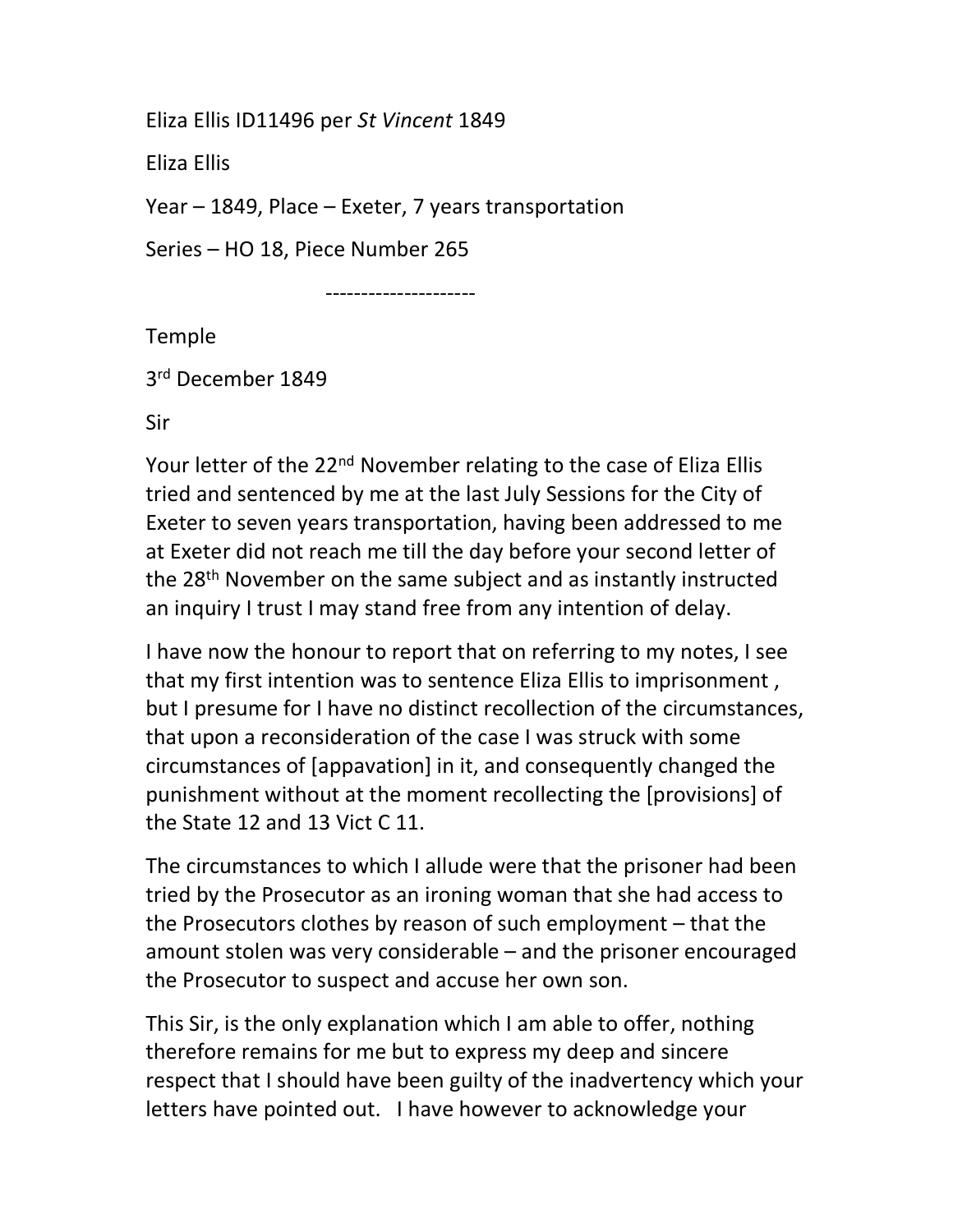kindness in offering me an opportunity of tendering the foregoing explanation is sufficient as I feel it should be.

I have the honour

To be Sir

Your obedient and humble servant

[Friar Newman Rogers]

Recorder of Exeter.

--------------------------

The Recorder reports that the sentence of transportation was inadvertent

----------------------------

It must be commuted. I require a report to be conducted on the conduct of the prisoner.

H W

---------------------------

Free Pardon V.D.L. 17<sup>th</sup> January 1850

-------------------------

The Home Office

22 November 1849

Exeter City Sessions 2<sup>nd</sup> July 1849

ELIZA ELLIS sentenced to TRANSPORTATION for 7 years on a conviction for larceny in a case where the sentence is limited to imprisonment.

To: H Waddington Esq.